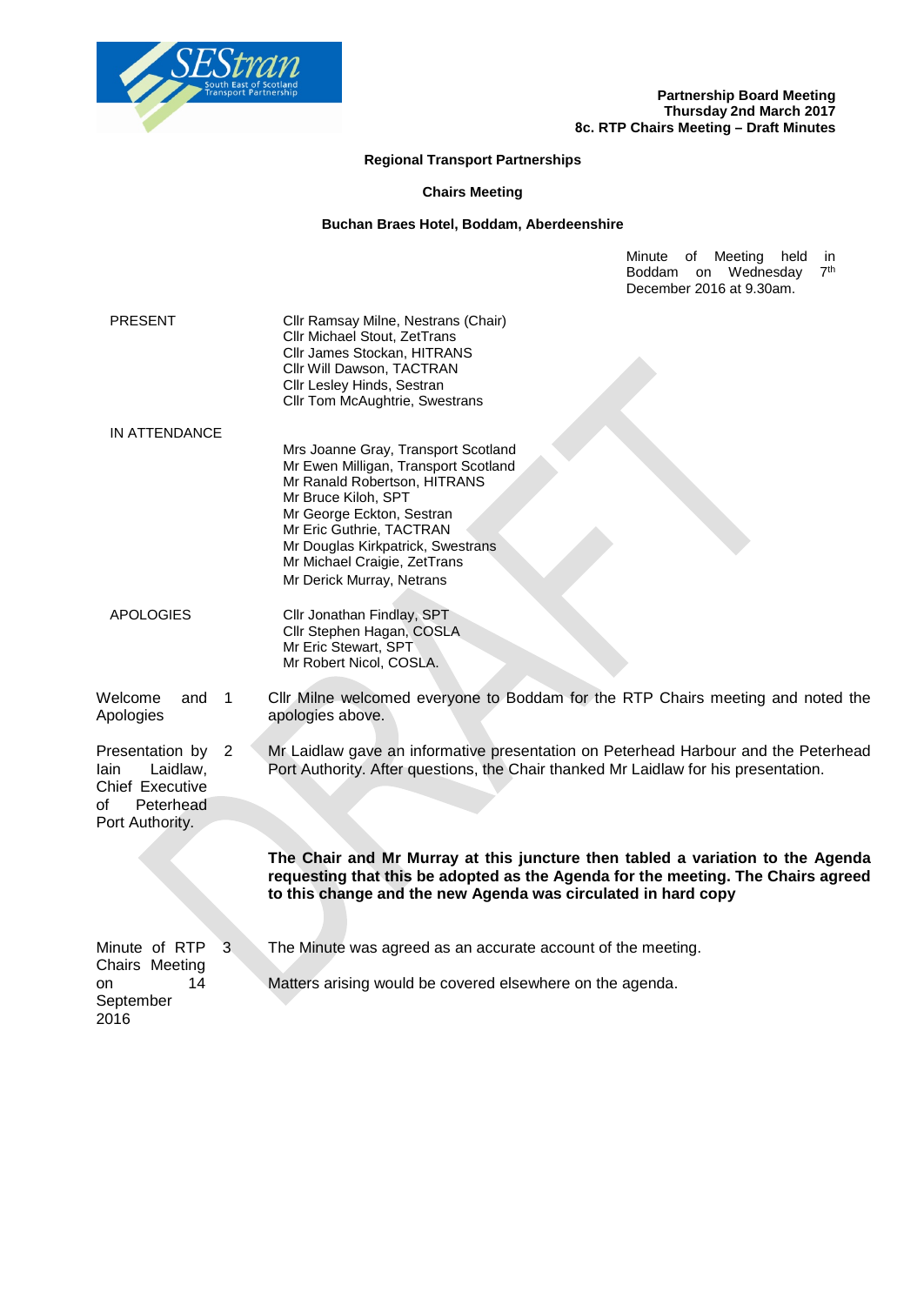Discussion on 4 current issues

a) Option to hold a one day workshop - The Chairs agreed to hold a one day workshop in January 2017, location to be determined but potentially Edinburgh to discuss the NTS, Transport Bill, Planning Review and other significant issues. The workshop would also provide the input to a letter to the Transport Minister following up from the RTPs recent meeting with him at the Scottish Parliament.

**RTP Lead officers to liaise and arrange the workshop. Agreed that each RTP would lead on an agenda item for the workshop.** 

**RTP Lead officers to draft note of recent meeting with Transport Minister and Planning Minister.** 

**RTP Lead officers, after workshop, to draft letter for sending to Transport Minister on key issues.** 

b) Meeting with the Ministers – Outcomes / Next Steps – Noted that Minister would like to attend at RTP Chairs meetings twice a year.

**RTP Secretariat to issue invitation to Minister for future Chairs meetings.** 

Mr Milligan noted that regarding the Transport Bill, an issue they had identified was the current lack of facility for RTPs to carry reserves into future years.

Regarding transport governance, Mr Milligan indicated that the Minister was thinking about reviewing the accountability of RTPs.

**The Chairs agreed to consider this at the proposed workshop in January.** 

c) Scotrail public sector bidder –

**The Chairs agreed that this be considered at the proposed workshop in January.** 

This proposal can happen due to the new Scotland Act and the Minister had indicated that options were being considered for how to take this forward. Next opportunity for a bid may be 2020 when there is the potential for a break in the ScotRail franchise contract.

d)  $NTS -$ 

**The Chairs agreed that the agenda for the Cities Alliance on the NTS could be considered for the proposed workshop in January.** 

e) Transport Bill –

**The Chairs agreed that this be considered as part of proposed workshop in January**

f) Planning Review –

**The Chairs agreed that this be considered as part of proposed workshop in January.** 

Noted apparent lack of momentum of the Roads Collaboration programme.

g) City Deals / Growth Deals – each RTP gave brief update on the relevant ones for their areas.